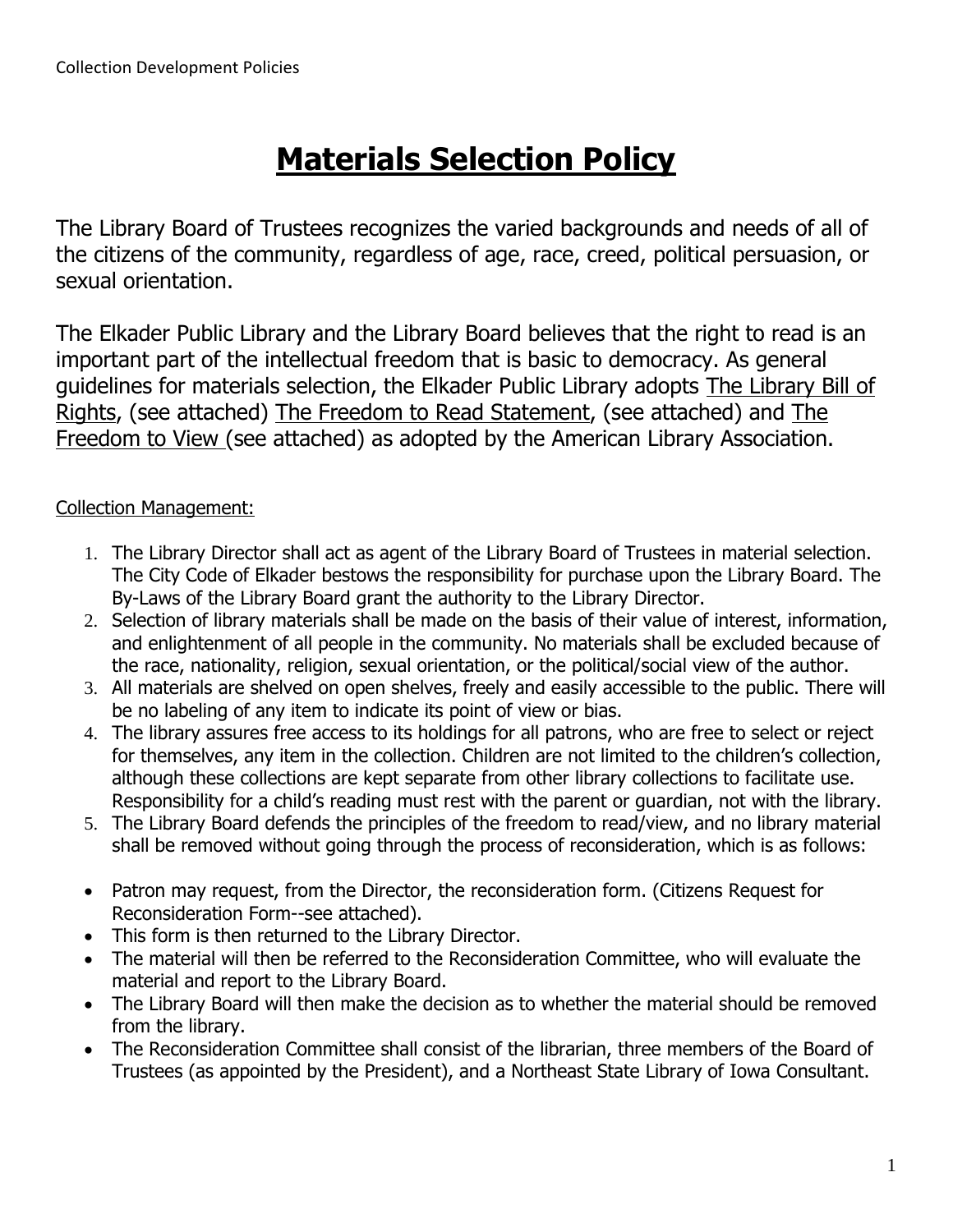Collection Development Policies

#### Selection Guidelines:

**Children's books**: Books for children and other material expressly purchased for children are selected to provide reading for reading's sake and to provide information of interest to children in varied fields of knowledge. Selection based on demand or need is practiced in acquiring children's materials.

- a. **Easy/Easy Reader** materials are intended to serve the needs and interests of pre-school age children and beginning readers. These materials are intended to foster enjoyment and appreciation of reading, being read to for young children.
- b. **Juvenile Fiction/Nonfiction** materials are selected for children from the third grade through the sixth grade in elementary school. They should provide ample resources of reading for pleasure and information. They should be suited to a wide variety of interests for this age level. Special attention should be given to these materials in terms of appeal to the intended readers. Illustrations, type, text, binding and paper should combine to produce an integrated and attractive format. The subject and vocabulary should be suited to the appropriate reading and comprehension level.
- c. **Young Adult** materials are intended to serve patrons between the ages of 12 and 18 (i.e. junior high and high school age). These materials should entice and encourage young and often reluctant readers, increasing their sense of enjoyment in reading. Special attention is given to materials of particular interest to this group, including teenage stories of adolescence and growing to maturity, and so forth. Young adults are encouraged to use the adult nonfiction collection.

**Adult Book Collection:** The general adult book collection is mainly developed through the selection of materials based on demand, need, and information. There are other criteria that affect the selection process, including price, accuracy, and timeliness. The library does not purchase textbooks to support educational curriculums. Textbooks may be added to the collection if they provide the best or only source of information on a subject, or to complement an existing area with another perspective. The library does not generally purchase abridged versions nor out-of-print materials for the collection.

- a. **Fiction** materials are intended to meet the needs and interests of readers with widely differing tastes, interests, and reading levels.
- b. **Nonfiction** materials are intended to serve a diversified clientele with a wide variety of interests. Books of high current interest, which may be of only temporary use in the collection, are purchased if their timeliness gives them relevance and importance. Likewise, books of potential or long-range usefulness, for which current demand is low, may be included. The library seeks to purchase materials appropriate for independent learners in the community.
- c. **Reference Books** tend to be very expensive and quickly out-dated. Nevertheless, within the limitations of budgetary constraints, the library will seek to provide a reference collection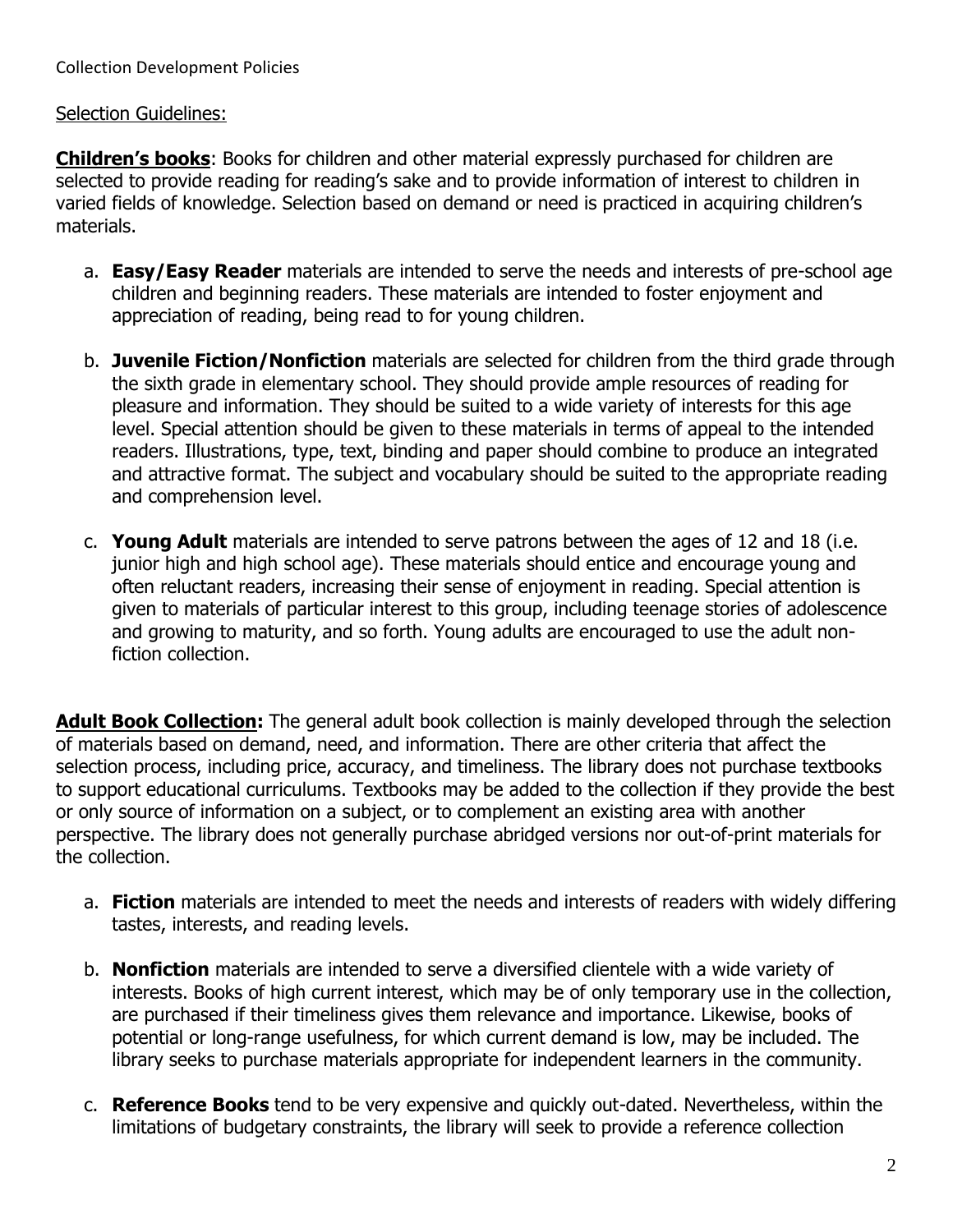Collection Development Policies

appropriate to the needs of the citizens of Elkader and its environs. At a minimum, the library will seek to secure current editions of encyclopedia and dictionaries for general use. The library will provide access to as many directories as is feasible.

d. **Items of Local Interest** will be acquired and maintained whenever possible. This includes any item about or written/produced by individuals/groups from the Clayton County area. The collection and preservation of local history material is generally confined to the printed word. The library does not attempt to include artifacts as part of the collection.

**Non-Print Materials:** Given the aforementioned budgetary constraints, non-print materials will be added to the collection when possible. Selection of these materials will be performed in a manner consistent with the criteria previously set forth in this policy.

- a. **Sound Recordings** are purchased as funds permit, using the same selection criteria as print material.
- b. **Video Recordings** will be purchased as funds permit. Video material is added to the library's collection in manner consistent with patron demand and budget constraints. The library attempts to acquire its material in the dominant or most popular format. Selection of titles for the collection is made by the Library Director with input from the public and staff.

Reviewed and adopted: January 10, 2000 Reviewed and adopted: January 9, 2006 Reviewed and adopted: January 12, 2009 Reviewed and adopted: July 12, 2011 Revised and adopted: December 9, 2015 Reviewed and adopted: November 13, 2018 Revised and adopted: February 8, 2022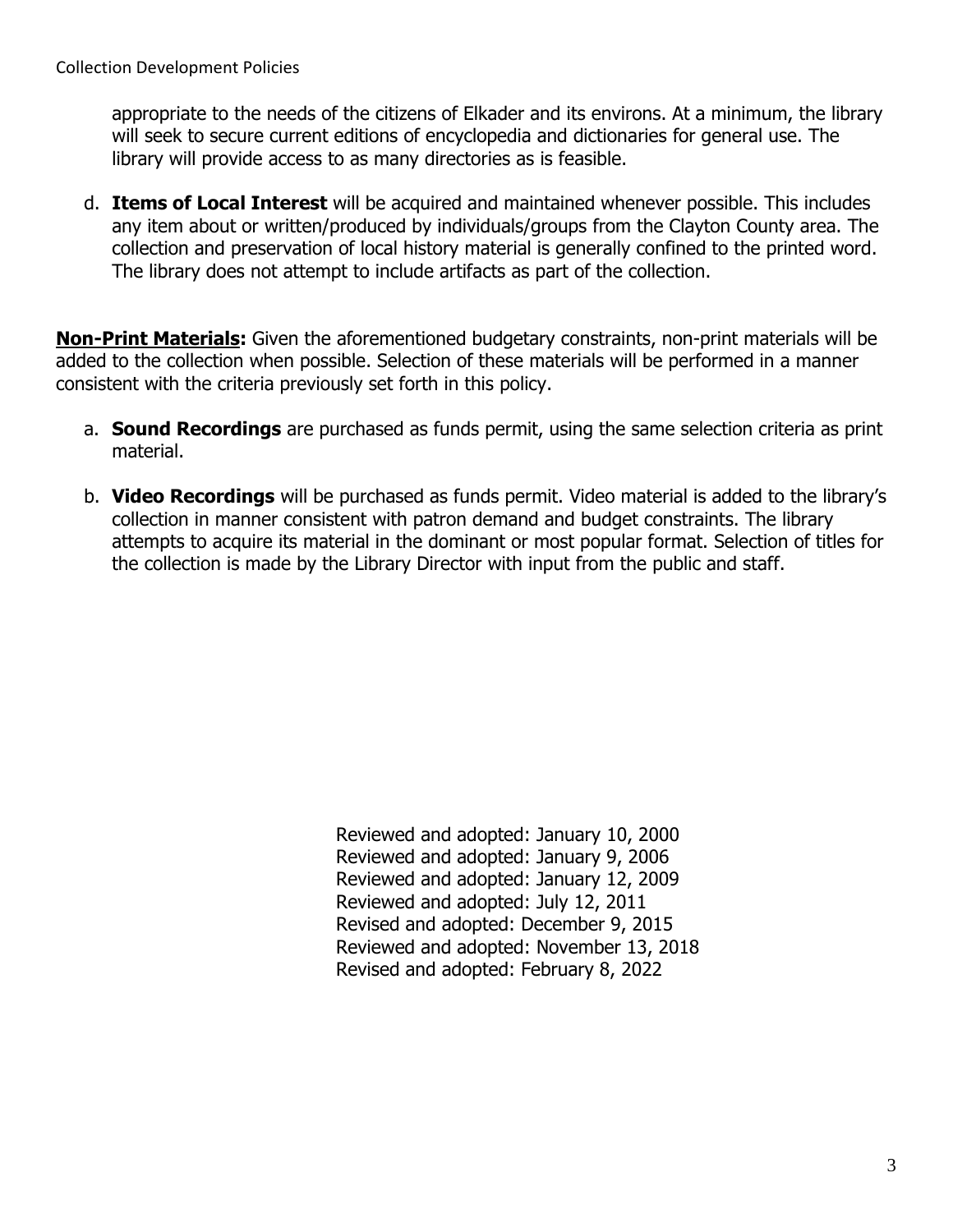# **Library Bill of Rights**

The American Library Association affirms that all libraries are forums for information and ideas, and that the following basic policies should guide their services.

I. Books and other library resources should be provided for the interest, information, and enlightenment of all people of the community the library serves. Materials should not be excluded because of the origin, background, or views of those contributing to their creation.

II. Libraries should provide materials and information presenting all points of view on current and historical issues. Materials should not be proscribed or removed because of partisan or doctrinal disapproval.

III. Libraries should challenge censorship in the fulfillment of their responsibility to provide information and enlightenment.

IV. Libraries should cooperate with all persons and groups concerned with resisting abridgment of free expression and free access to ideas.

V. A person's right to use a library should not be denied or abridged because of origin, age, background, or views.

VI. Libraries which make exhibit spaces and meeting rooms available to the public they serve should make such facilities available on an equitable basis, regardless of the beliefs or affiliations of individuals or groups requesting their use.

Adopted June 19, 1939, by the ALA Council; amended October 14, 1944; June 18, 1948; February 2, 1961; June 27, 1967; January 23, 1980; inclusion of "age" reaffirmed January 23, 1996.

A history of the Library Bill of Rights is found in the latest edition of the Intellectual Freedom Manual.

Although the Articles of the Library Bill of Rights are unambiguous statements of basic principles that should govern the service of all libraries, questions do arise concerning application of these principles to specific library practices. See the documents designated by the Intellectual Freedom Committee as Interpretations of the Library Bill of Rights.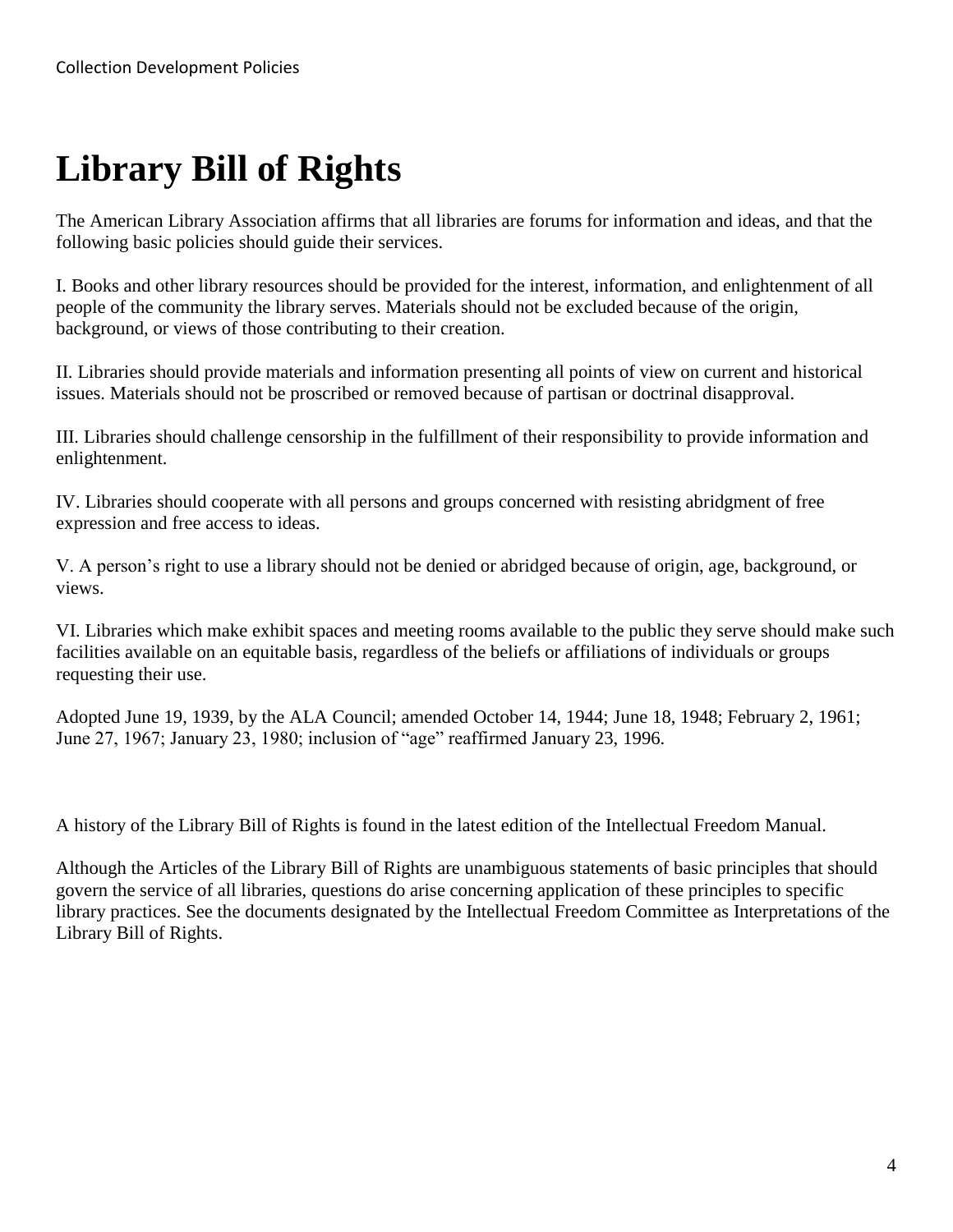## **The Freedom to Read Statement**

The freedom to read is essential to our democracy. It is continuously under attack. Private groups and public authorities in various parts of the country are working to remove or limit access to reading materials, to censor content in schools, to label "controversial" views, to distribute lists of "objectionable" books or authors, and to purge libraries. These actions apparently rise from a view that our national tradition of free expression is no longer valid; that censorship and suppression are needed to counter threats to safety or national security, as well as to avoid the subversion of politics and the corruption of morals. We, as individuals devoted to reading and as librarians and publishers responsible for disseminating ideas, wish to assert the public interest in the preservation of the freedom to read.

Most attempts at suppression rest on a denial of the fundamental premise of democracy: that the ordinary individual, by exercising critical judgment, will select the good and reject the bad. We trust Americans to recognize propaganda and misinformation, and to make their own decisions about what they read and believe. We do not believe they are prepared to sacrifice their heritage of a free press in order to be "protected" against what others think may be bad for them. We believe they still favor free enterprise in ideas and expression.

These efforts at suppression are related to a larger pattern of pressures being brought against education, the press, art and images, films, broadcast media, and the Internet. The problem is not only one of actual censorship. The shadow of fear cast by these pressures leads, we suspect, to an even larger voluntary curtailment of expression by those who seek to avoid controversy or unwelcome scrutiny by government officials.

Such pressure toward conformity is perhaps natural to a time of accelerated change. And yet suppression is never more dangerous than in such a time of social tension. Freedom has given the United States the elasticity to endure strain. Freedom keeps open the path of novel and creative solutions, and enables change to come by choice. Every silencing of a heresy, every enforcement of an orthodoxy, diminishes the toughness and resilience of our society and leaves it the less able to deal with controversy and difference.

Now as always in our history, reading is among our greatest freedoms. The freedom to read and write is almost the only means for making generally available ideas or manners of expression that can initially command only a small audience. The written word is the natural medium for the new idea and the untried voice from which come the original contributions to social growth. It is essential to the extended discussion that serious thought requires, and to the accumulation of knowledge and ideas into organized collections.

We believe that free communication is essential to the preservation of a free society and a creative culture. We believe that these pressures toward conformity present the danger of limiting the range and variety of inquiry and expression on which our democracy and our culture depend. We believe that every American community must jealously guard the freedom to publish and to circulate, in order to preserve its own freedom to read. We believe that publishers and librarians have a profound responsibility to give validity to that freedom to read by making it possible for the readers to choose freely from a variety of offerings.

The freedom to read is guaranteed by the Constitution. Those with faith in free people will stand firm on these constitutional guarantees of essential rights and will exercise the responsibilities that accompany these rights.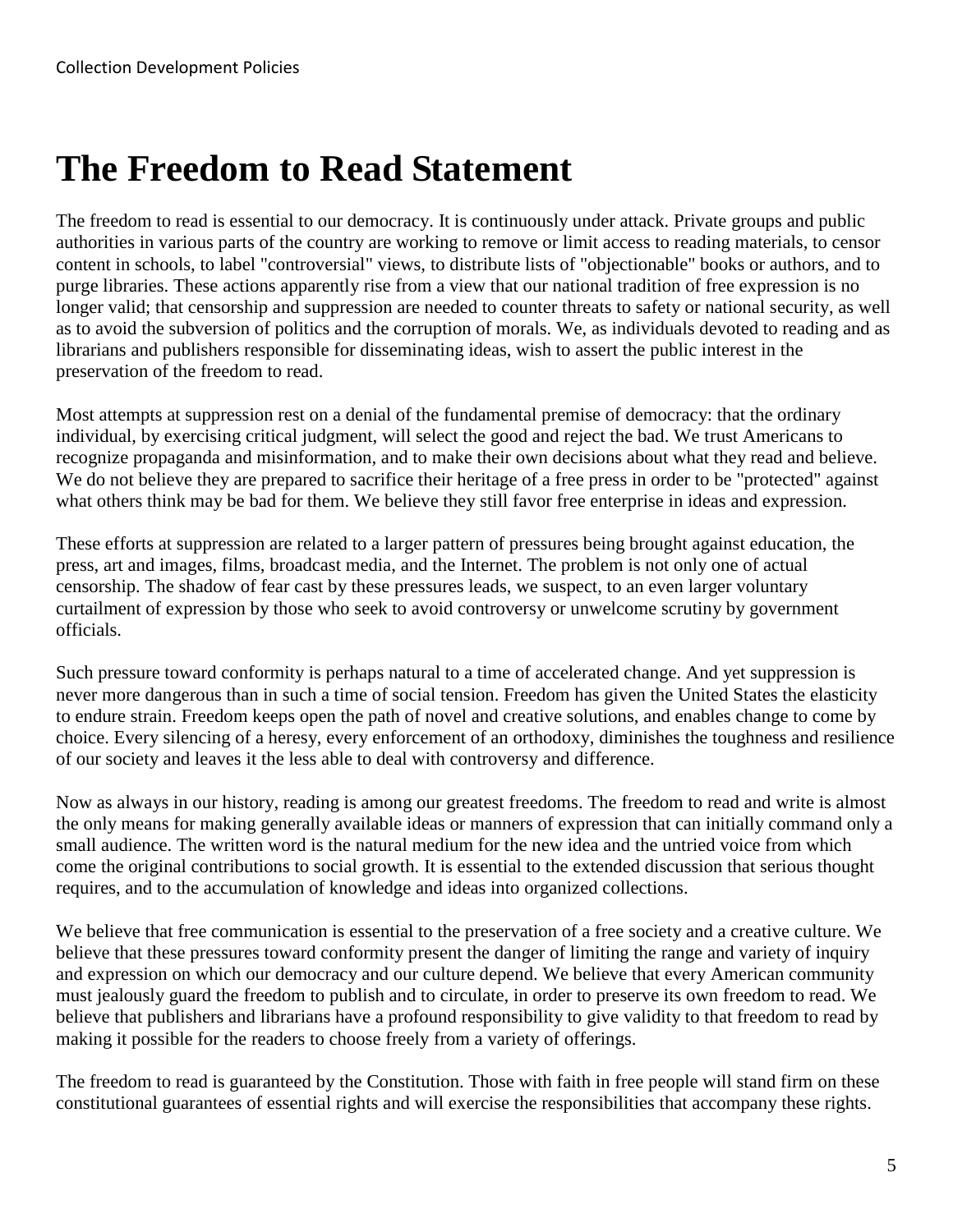We therefore affirm these propositions:

1. *It is in the public interest for publishers and librarians to make available the widest diversity of views and expressions, including those that are unorthodox, unpopular, or considered dangerous by the majority.*

Creative thought is by definition new, and what is new is different. The bearer of every new thought is a rebel until that idea is refined and tested. Totalitarian systems attempt to maintain themselves in power by the ruthless suppression of any concept that challenges the established orthodoxy. The power of a democratic system to adapt to change is vastly strengthened by the freedom of its citizens to choose widely from among conflicting opinions offered freely to them. To stifle every nonconformist idea at birth would mark the end of the democratic process. Furthermore, only through the constant activity of weighing and selecting can the democratic mind attain the strength demanded by times like these. We need to know not only what we believe but why we believe it.

2. *Publishers, librarians, and booksellers do not need to endorse every idea or presentation they make available. It would conflict with the public interest for them to establish their own political, moral, or aesthetic views as a standard for determining what should be published or circulated.*

Publishers and librarians serve the educational process by helping to make available knowledge and ideas required for the growth of the mind and the increase of learning. They do not foster education by imposing as mentors the patterns of their own thought. The people should have the freedom to read and consider a broader range of ideas than those that may be held by any single librarian or publisher or government or church. It is wrong that what one can read should be confined to what another thinks proper.

3. *It is contrary to the public interest for publishers or librarians to bar access to writings on the basis of the personal history or political affiliations of the author.*

No art or literature can flourish if it is to be measured by the political views or private lives of its creators. No society of free people can flourish that draws up lists of writers to whom it will not listen, whatever they may have to say.

4. *There is no place in our society for efforts to coerce the taste of others, to confine adults to the reading matter deemed suitable for adolescents, or to inhibit the efforts of writers to achieve artistic expression.*

To some, much of modern expression is shocking. But is not much of life itself shocking? We cut off literature at the source if we prevent writers from dealing with the stuff of life. Parents and teachers have a responsibility to prepare the young to meet the diversity of experiences in life to which they will be exposed, as they have a responsibility to help them learn to think critically for themselves. These are affirmative responsibilities, not to be discharged simply by preventing them from reading works for which they are not yet prepared. In these matters values differ, and values cannot be legislated; nor can machinery be devised that will suit the demands of one group without limiting the freedom of others.

5. *It is not in the public interest to force a reader to accept the prejudgment of a label characterizing any expression or its author as subversive or dangerous.*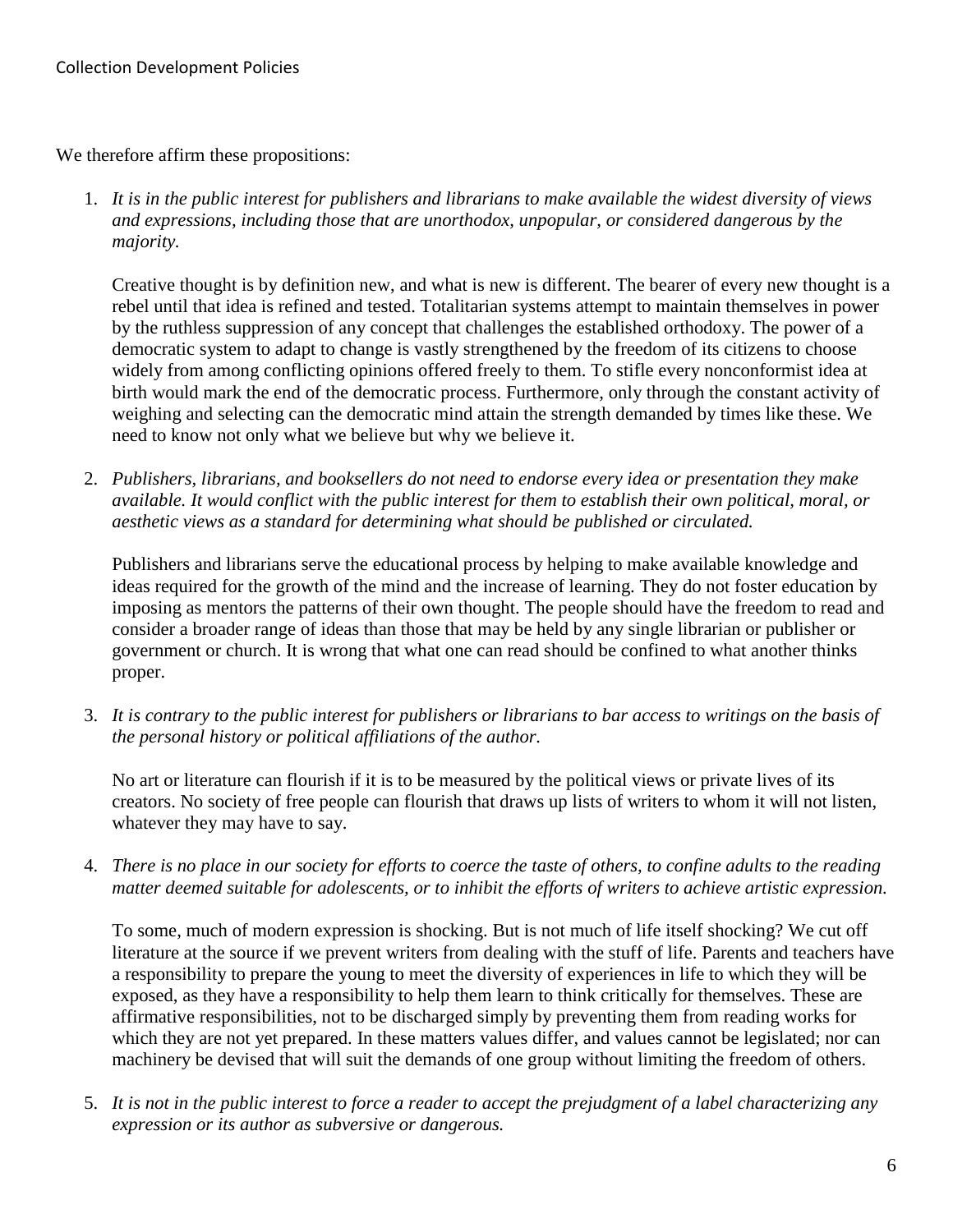Collection Development Policies

The ideal of labeling presupposes the existence of individuals or groups with wisdom to determine by authority what is good or bad for others. It presupposes that individuals must be directed in making up their minds about the ideas they examine. But Americans do not need others to do their thinking for them.

6. *It is the responsibility of publishers and librarians, as guardians of the people's freedom to read, to contest encroachments upon that freedom by individuals or groups seeking to impose their own standards or tastes upon the community at large; and by the government whenever it seeks to reduce or deny public access to public information.*

It is inevitable in the give and take of the democratic process that the political, the moral, or the aesthetic concepts of an individual or group will occasionally collide with those of another individual or group. In a free society individuals are free to determine for themselves what they wish to read, and each group is free to determine what it will recommend to its freely associated members. But no group has the right to take the law into its own hands, and to impose its own concept of politics or morality upon other members of a democratic society. Freedom is no freedom if it is accorded only to the accepted and the inoffensive. Further, democratic societies are more safe, free, and creative when the free flow of public information is not restricted by governmental prerogative or self-censorship.

7. *It is the responsibility of publishers and librarians to give full meaning to the freedom to read by providing books that enrich the quality and diversity of thought and expression. By the exercise of this affirmative responsibility, they can demonstrate that the answer to a "bad" book is a good one, the answer to a "bad" idea is a good one.*

The freedom to read is of little consequence when the reader cannot obtain matter fit for that reader's purpose. What is needed is not only the absence of restraint, but the positive provision of opportunity for the people to read the best that has been thought and said. Books are the major channel by which the intellectual inheritance is handed down, and the principal means of its testing and growth. The defense of the freedom to read requires of all publishers and librarians the utmost of their faculties, and deserves of all Americans the fullest of their support.

We state these propositions neither lightly nor as easy generalizations. We here stake out a lofty claim for the value of the written word. We do so because we believe that it is possessed of enormous variety and usefulness, worthy of cherishing and keeping free. We realize that the application of these propositions may mean the dissemination of ideas and manners of expression that are repugnant to many persons. We do not state these propositions in the comfortable belief that what people read is unimportant. We believe rather that what people read is deeply important; that ideas can be dangerous; but that the suppression of ideas is fatal to a democratic society. Freedom itself is a dangerous way of life, but it is ours.

This statement was originally issued in May of 1953 by the Westchester Conference of the American Library Association and the American Book Publishers Council, which in 1970 consolidated with the American Educational Publishers Institute to become the Association of American Publishers.

Adopted June 25, 1953, by the ALA Council and the AAP Freedom to Read Committee; amended January 28, 1972; January 16, 1991; July 12, 2000; June 30, 2004.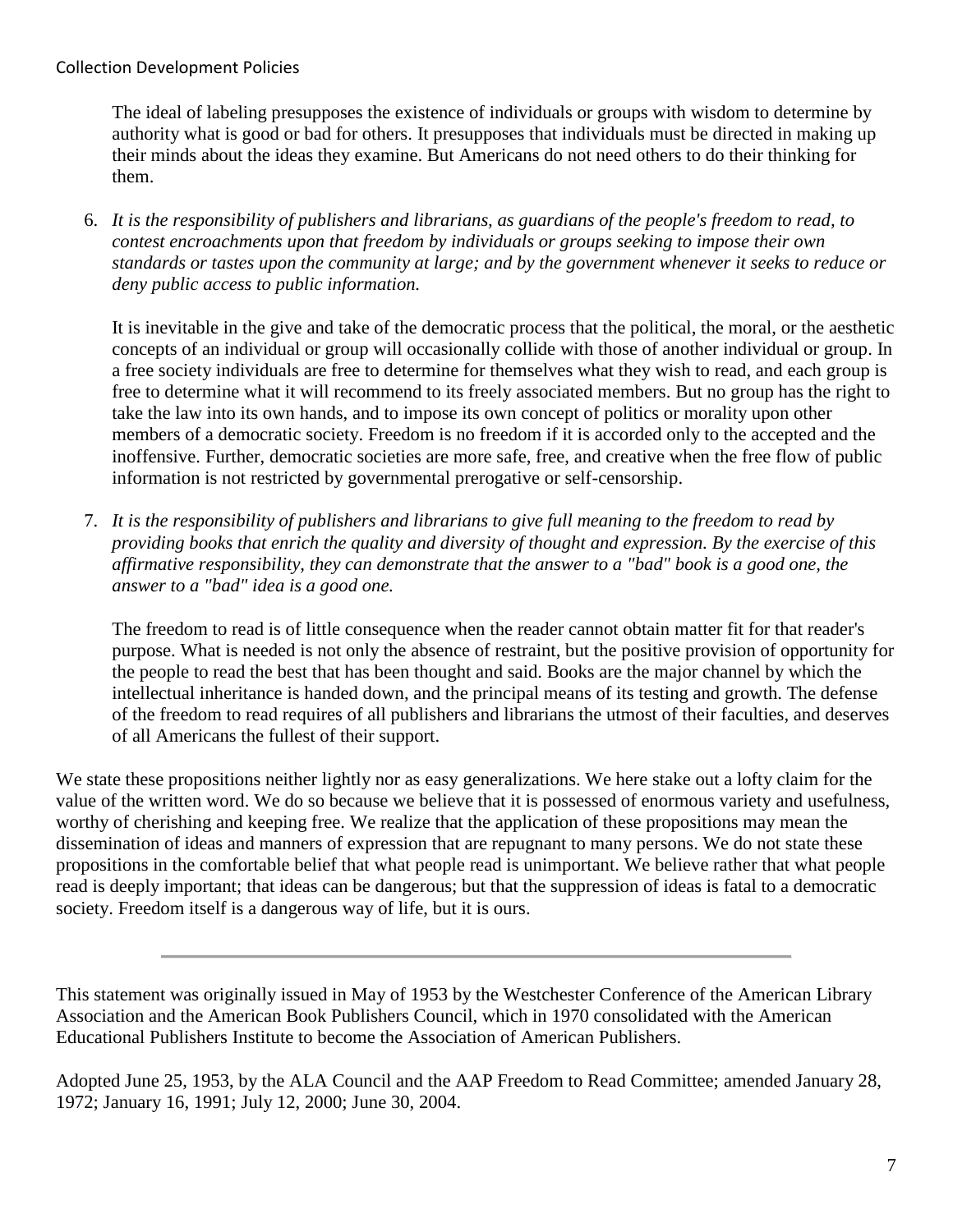# **Freedom to View Statement**

The **FREEDOM TO VIEW**, along with the freedom to speak, to hear, and to read, is protected by the First Amendment to the Constitution of the United States. In a free society, there is no place for censorship of any medium of expression. Therefore these principles are affirmed:

- 1. To provide the broadest access to film, video, and other audiovisual materials because they are a means for the communication of ideas. Liberty of circulation is essential to insure the constitutional guarantee of freedom of expression.
- 2. To protect the confidentiality of all individuals and institutions using film, video, and other audiovisual materials.
- 3. To provide film, video, and other audiovisual materials which represent a diversity of views and expression. Selection of a work does not constitute or imply agreement with or approval of the content.
- 4. To provide a diversity of viewpoints without the constraint of labeling or prejudging film, video, or other audiovisual materials on the basis of the moral, religious, or political beliefs of the producer or filmmaker or on the basis of controversial content.
- 5. To contest vigorously, by all lawful means, every encroachment upon the public's freedom to view.

This statement was originally drafted by the Freedom to View Committee of the American Film and Video Association (formerly the Educational Film Library Association) and was adopted by the AFVA Board of Directors in February 1979. This statement was updated and approved by the AFVA Board of Directors in 1989.

#### **Endorsed January 10, 1990, by the ALA Council**